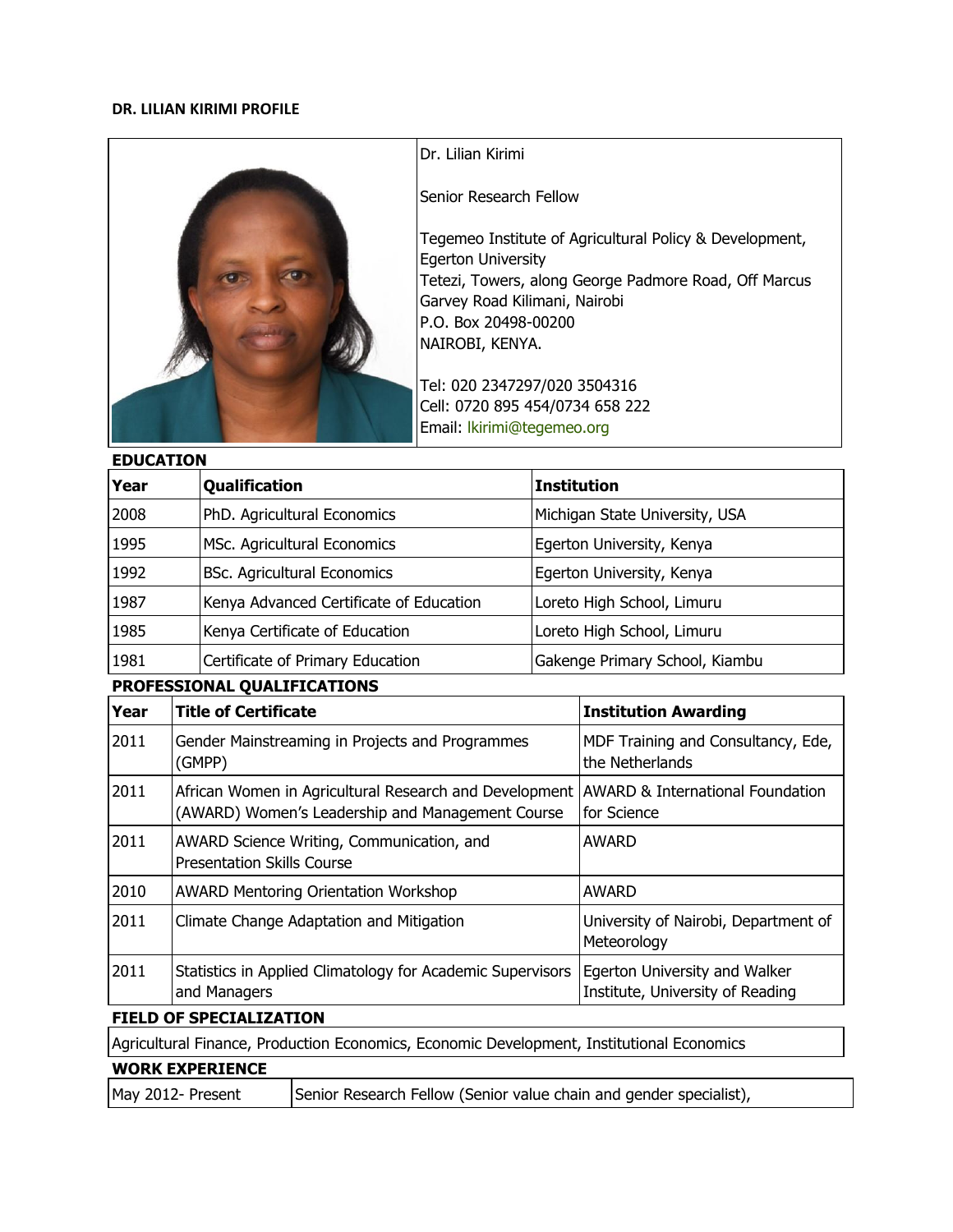|                            | Tegemeo Institute of Agricultural Policy and Development, Egerton University                            |
|----------------------------|---------------------------------------------------------------------------------------------------------|
| May 2009-April 2012        | Research Fellow, Tegemeo Institute of Agricultural Policy and Development,<br><b>Egerton University</b> |
| August 2008 to May<br>2009 | Lecturer: Economics Department, Egerton University                                                      |
| 2002-2008                  | Graduate Research Assistantship, Michigan State University                                              |
| 1995-2001                  | Assistant Lecturer: Economics and Agricultural Economics Departments, Egerton<br><b>University</b>      |
| 1991-1992                  | Teaching Assistant: Agricultural Economics Department, Egerton University                               |

## **PUBLICATIONS**

Antony Chapoto, Lilian Kirimi, and Suneetha Kadiyala. 2012. Poverty and Prime-Age Mortality in Eastern and Southern Africa: Evidence from Zambia and Kenya World Development Vol 40, Issue 9.

Lilian Kirimi, Raphael Gitau and Millicent Olunga, 2013. Household food security and commercialization among smallholder farmers in Kenya, Tegemeo Working Paper

Lilian Kirimi and John Olwande. 2012. Gender Differences in Off-farm Employment in Rural Kenya, Tegemeo Working Paper (forthcoming)

Lilian Kirimi et al 2012. Trends and Patterns in Household Food Insecurity. Tegemeo Working Paper (forthcoming)

Lilian Kirimi et al 2010. A Farm Gate-to-Consumer Value Chain Analysis of Kenya's Maize Marketing System, Tegemeo Working Paper No.44/2011

Antony Chapoto, T.S Jayne, L. Kirimi, and S. Kadiyala. 2009. Determinants of Prime-Age Mortality in the Era of HIV-AIDS: Evidence from Kenya and Zambia. *International Development Working Paper #99*, Department of Agriculture, Food, and Resource Economics, Michigan State University.

Lilian Kirimi and Jayne, T.S. 2006. Poverty, Gender and Working-Age Adult Mortality: Evidence from Rural Kenya.

James K. Nyoro, Lilian Kirimi, and T.S. Jayne, 2004. Competitiveness of Kenyan and Ugandan Maize Production: Challenges for the Future, TegemeoWorking Paper No. 10.

Lilian Kirimi and John Olwande. 2013. Improving participation in agricultural commodity markets for smallholder sweet potato farmers in Kenya: assessing growth opportunities for women in Rachuonyo District, a paper presented at the  $11<sup>th</sup>$  African Crop Science Society Conference, Entebbe Uganda,  $14<sup>th</sup>$  to 17<sup>th</sup> October, 2013.

Kirimi, L. and Sindi, K. 2006. A Duration Analysis of Poverty Transitions in Rural Kenya, Selected paper presented at the American Agricultural Economics Association Annual Meeting, Long Beach, CA, July 23- 26, 2006

Sindi, K. and Kirimi, L. 2006. A Test of the New Economics of Labor Migration: Evidence from Rural Kenya, Selected paper presented at the American Agricultural Economics Association Annual Meeting, Long Beach, CA, July 23-26, 2006

Kirimi, L. and Swinton, S.M., 2004. Estimating Cost Efficiency among Maize Producers in Kenya and Uganda, Selected paper presented at the American Agricultural Economics Association Annual Meeting, Denver, Colorado, August 1-4, 2004

World Bank. 2011. A Bumpy Ride to Prosperity: Infrastructure for Shared Growth in Kenya. Poverty